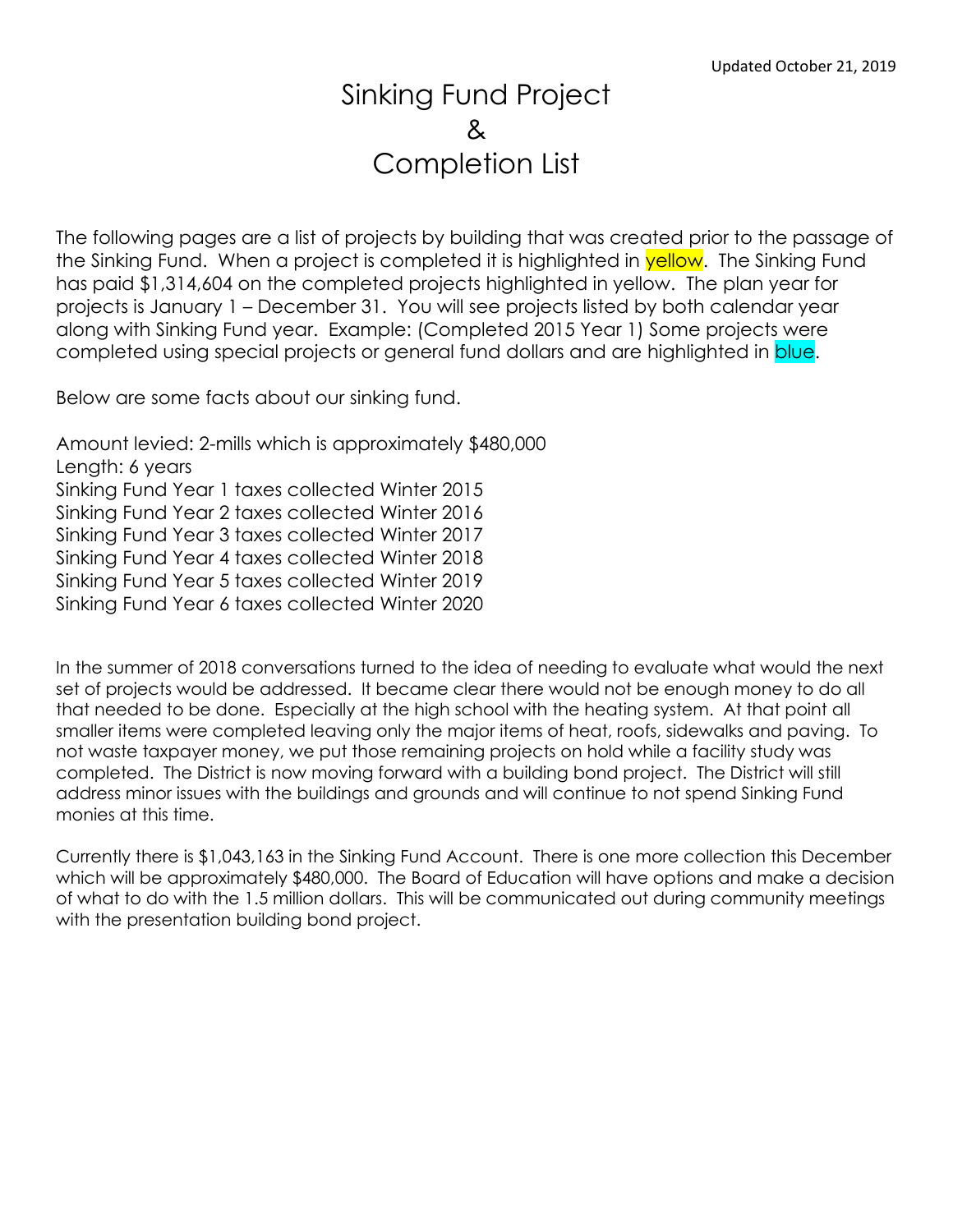|                               | <b>Central Elementary</b>                                                                                                                                                                                                                                                                                                                 |
|-------------------------------|-------------------------------------------------------------------------------------------------------------------------------------------------------------------------------------------------------------------------------------------------------------------------------------------------------------------------------------------|
| <b>Restrooms</b>              | Upgrade back restrooms 4/5 grade wing boys/girls students & adults (Completed 2015 Year 1)                                                                                                                                                                                                                                                |
|                               | Upgrade front restrooms (Completed 2015 Year 1)                                                                                                                                                                                                                                                                                           |
|                               |                                                                                                                                                                                                                                                                                                                                           |
| <b>Portables</b>              | <b>Upgrade Portables</b><br>-Ramps and skirting (Completed 2017 Year 3)<br>-Gutters and windows (Completed 2018 Year 4)<br>-Replace entry door on portables (Completed 2018 Year 4)<br>-Upgrade HVAC systems in portables (Completed 2018 Year 4)<br>-Replace outside bells and have bell system in the portables (Completed 2018 Year 4) |
| <b>Ceilings</b>               | Replace ceiling in the Café (Completed Summer of 2015)                                                                                                                                                                                                                                                                                    |
|                               | New ceiling tiles throughout the main hallways<br>-Front Hall (Completed 2017 Year 3)<br>-4 <sup>th</sup> /5 <sup>th</sup> Hall (Completed 2018 Year 4)                                                                                                                                                                                   |
| <b>HVAC</b>                   |                                                                                                                                                                                                                                                                                                                                           |
|                               | Upgrade air-conditioning in computer lab (Completed 2018 Year 4)                                                                                                                                                                                                                                                                          |
| Plumbing                      | Replace drinking fountains in K/1/2/3 wings (Completed 2015 Year 1)<br>Upgrade faucets/sinks in classrooms (Completed Summer of 2016)                                                                                                                                                                                                     |
| <b>Repair and refinish</b>    | Paint all hallways/repair holes in walls throughout entire building (Completed Summer of 2016<br>and 2017)                                                                                                                                                                                                                                |
|                               |                                                                                                                                                                                                                                                                                                                                           |
| <b>Flooring</b>               | Replace carpet in computer lab (Completed 2017 Year 3)<br>Remove old tile in smaller offices/kitchen closets                                                                                                                                                                                                                              |
|                               |                                                                                                                                                                                                                                                                                                                                           |
| <b>Campus Grounds</b>         | Replace/repair uneven sidewalks/cement                                                                                                                                                                                                                                                                                                    |
|                               | West parking lot (Completed 2016 Year 2)                                                                                                                                                                                                                                                                                                  |
|                               |                                                                                                                                                                                                                                                                                                                                           |
| <b>Energy</b><br>Conservation | Upgrade all heating systems in the building/thermostats                                                                                                                                                                                                                                                                                   |
|                               |                                                                                                                                                                                                                                                                                                                                           |
|                               |                                                                                                                                                                                                                                                                                                                                           |
|                               |                                                                                                                                                                                                                                                                                                                                           |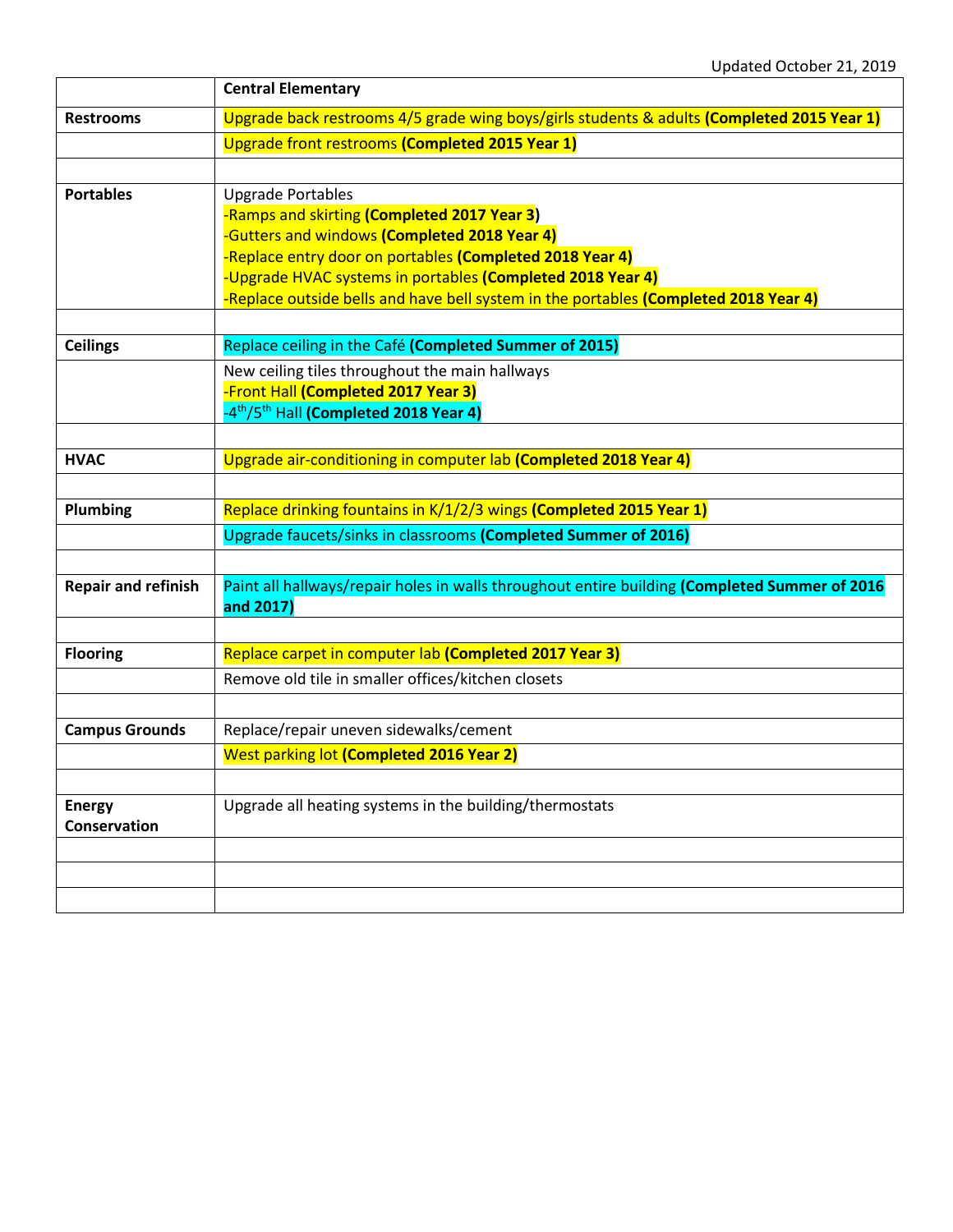|                            | <b>Mason Middle School</b>                                                           |
|----------------------------|--------------------------------------------------------------------------------------|
| <b>Locker Rooms</b>        | Upgrade girls locker room (Completed 2016 Year 2)                                    |
|                            | Upgrade boys locker room (Completed 2016 Year 2)                                     |
|                            |                                                                                      |
| <b>Restrooms</b>           | Upgrade boys restroom (Completed 2015 Year 1)                                        |
|                            | Upgrade girls restroom (Completed 2015 Year 1)                                       |
|                            |                                                                                      |
| Plumbing                   | Replace/repair drinking fountains (Completed 2015 Year 1)                            |
|                            |                                                                                      |
| <b>Roofing</b>             | Replace flat roof above hallways                                                     |
|                            |                                                                                      |
| <b>Repair and refinish</b> | Repair and repaint hallway lockers (Completed 2019 Year 5) Replaced with new lockers |
|                            | Paint office (Completed Summer 2017)                                                 |
|                            | New carpet in office (Completed 2016 Year 2, 2017 Year 3 Finish 2018 Year 4)         |
|                            | Remove wall in office (Completed Summer 2016)                                        |
|                            | Fill/repair cracks in cinder blocks/walls                                            |
|                            | Paint hallway walls                                                                  |
|                            |                                                                                      |
| <b>Ceilings</b>            | Replace hallway ceiling tile                                                         |
|                            |                                                                                      |
| <b>Energy</b>              | Upgrade thermostats (classrooms)                                                     |
| Conservation               | Add motion detectors in bathrooms (Completed 2015 Year 1)                            |
|                            |                                                                                      |
| <b>Campus Grounds</b>      | Replace asphalt in front of Middle School (Completed 2016 Year 2)                    |
|                            | Sidewalks - Replace or Repair                                                        |
|                            | Lighting for west parking lot                                                        |
|                            |                                                                                      |
|                            |                                                                                      |
|                            |                                                                                      |